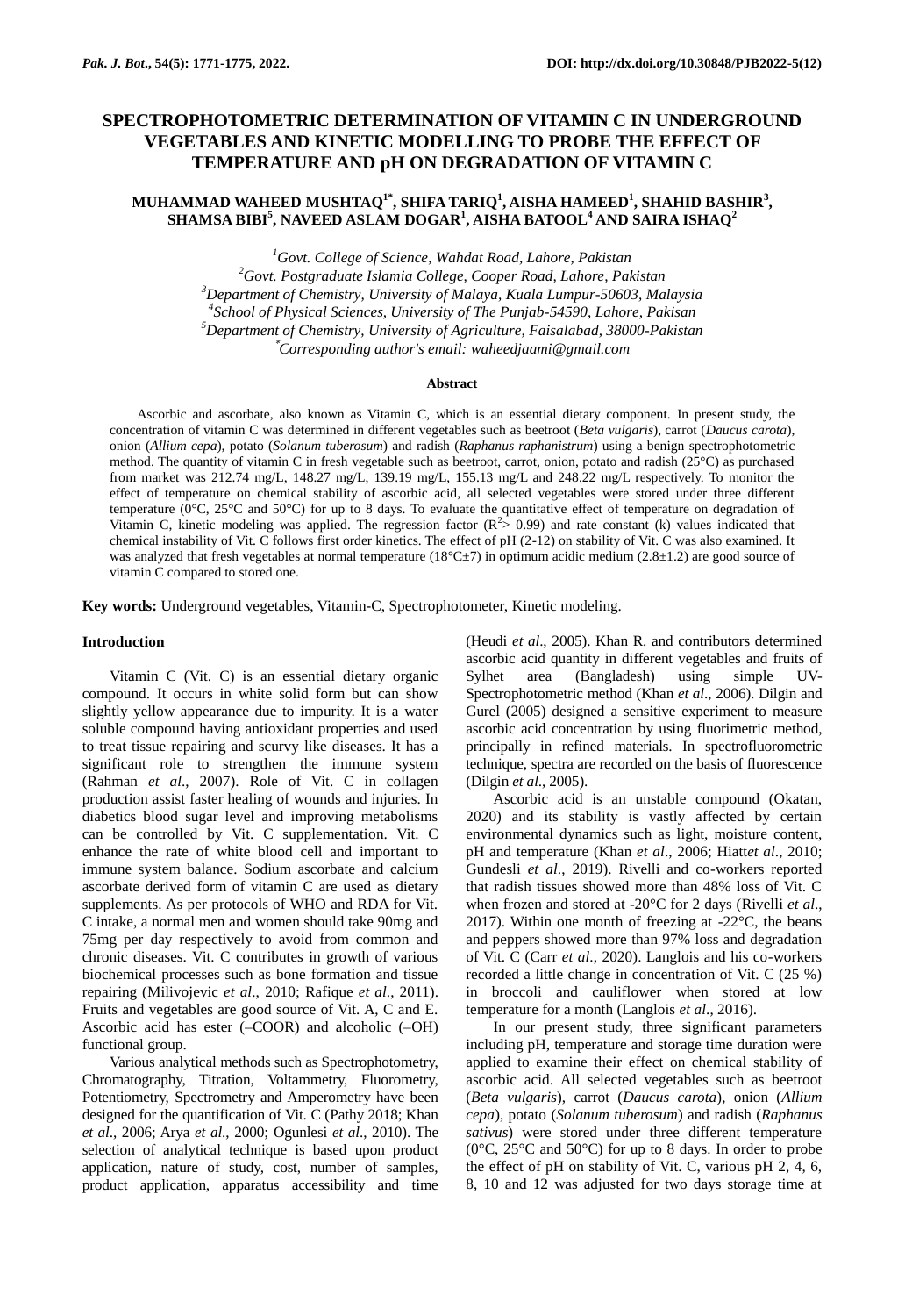25°C. In each case concentration of vitamin C was determined by using our newly developed easy spectrophotometric method. At the end kinetic modeling was also performed.

## **Material and Methods**

**Chemicals and apparatus:** For extraction of vitamin C from vegetables, pestle - mortar and electrical juicer was used. To make colored precipitates of Vit. C, analytical grade chemicals Ferric Chloride (FeCl3, BDH 99%), ascorbic acid (Sigma-Aldrich 99%), 1-10 Phenanthroline (BDH 99%), Hydrochloric acid (Sigma-Aldrich) and sodium hydroxide (BDH 99%) were used. The quantity of Vit. C was measured by UV/visible spectrophotometer (Germany, UV-3000) having range of 300-800 nm.

**Experimental procedure:** Selected fresh vegetables including carrot, beetroot, onion, potato and radish were purchased and washed multiple times with tap water to remove dirt. To obtain extract of these vegetables, each vegetable was grinded in pestle-mortar separately. The collected extract was sieved to get pure filtrate juice of each vegetable. To quantify the concentration of Vit. C, about 10 ml of each extracted vegetable juice was taken in different test tubes separately at 25°C. Then 1 mL of ferric chloride (FeCl3) and 4 to 5 drops of 1,10- Phenanthroline solution were added in each test tubes. After continuous stirring of two minutes, a dark red color solution was obtained whose absorbance was noted on spectrophotometer at 430 nm.

Three set of each vegetable (beetroot carrot, potato, onion, red radish and white radish) was stored at 0°C, 25°C and 50°C separately, for 8 days. After duration of 2 days, the concentration of Vit. C was measured by the same spectrophotometric method as mentioned above.

In order to probe the effect of pH on stability of Vit. C, 10 ml of each fresh vegetable juice was taken in different test tubes separately at 25°C. The pH 2, 4, 6, 8, 10 and 12 in test tubes was adjusted using 0.2 M HCl and 0.2 M NaOH. After two days storage time, concentration of Vit. C was measured in each test tube by the same 1,10-Phenanthroline solution and spectrophotometric method as mentioned above.

**Kinetic modelling:** The data collected by using UV/Visible spectrophotometry was used to monitor the chemical instability and degradation of Vit. C. The following first order equation 1 (Hassan *et al*., 2018), was applied to study kinetic mathematical models for ascorbic acid.

………………………………. 1

In equation 1, *x* shows concentration at corresponding time t and  $x_0$  is the original concentration of Vit. C. Where *k* represent the rate constant of reaction per day. To find *k*, the graph was plotted between  $\ln x/x_0$ and time. The quantitative effect of temperature T on rate constant *k* was studied using Arrhenius equation 2 (Valter *et al*., 2019).

………….……………………… 2

In equation 2, *A* is called Arrhenius or frequency constant (often found to be temperature independent quantity),  $E_a$  is energy of activation,  $R$  called general gas constant having value  $(S.I)$   $8.3145$   $J.mol^{-1} \cdot K^{-1}$ . For degradation modeling, color changes of Vit. C was noted after fixed interval of time. In literature, first order, zero and fractional first order kinetic model has been used to describe the stability and color changes of ascorbic acid (Lipasek *et al*., 2011, Vikram *et al*., 2005).

### **Results and Discussion**

**Standard curve:** The unknown concentration of Vit. C in vegetable extracted juices was determined by drawing a standard calibration curve of various known concentrations (20-300 mg/L) of ascorbic acid. The change in color intensity of these dilutions changes the absorbance and the absorbance was measured at maximum wavelength (λmax, 430 nm) of ascorbic acid as determined in (Fig. 1). The standard straight line was obtained by drawing a graph between absorbance and concentration (Fig. 2).



Fig. 1. Determination of maximum wavelength  $(\lambda_{\text{max}})$  of ascorbic acid.



Fig. 2. Calibration curve for standardized solutions of Vit. C.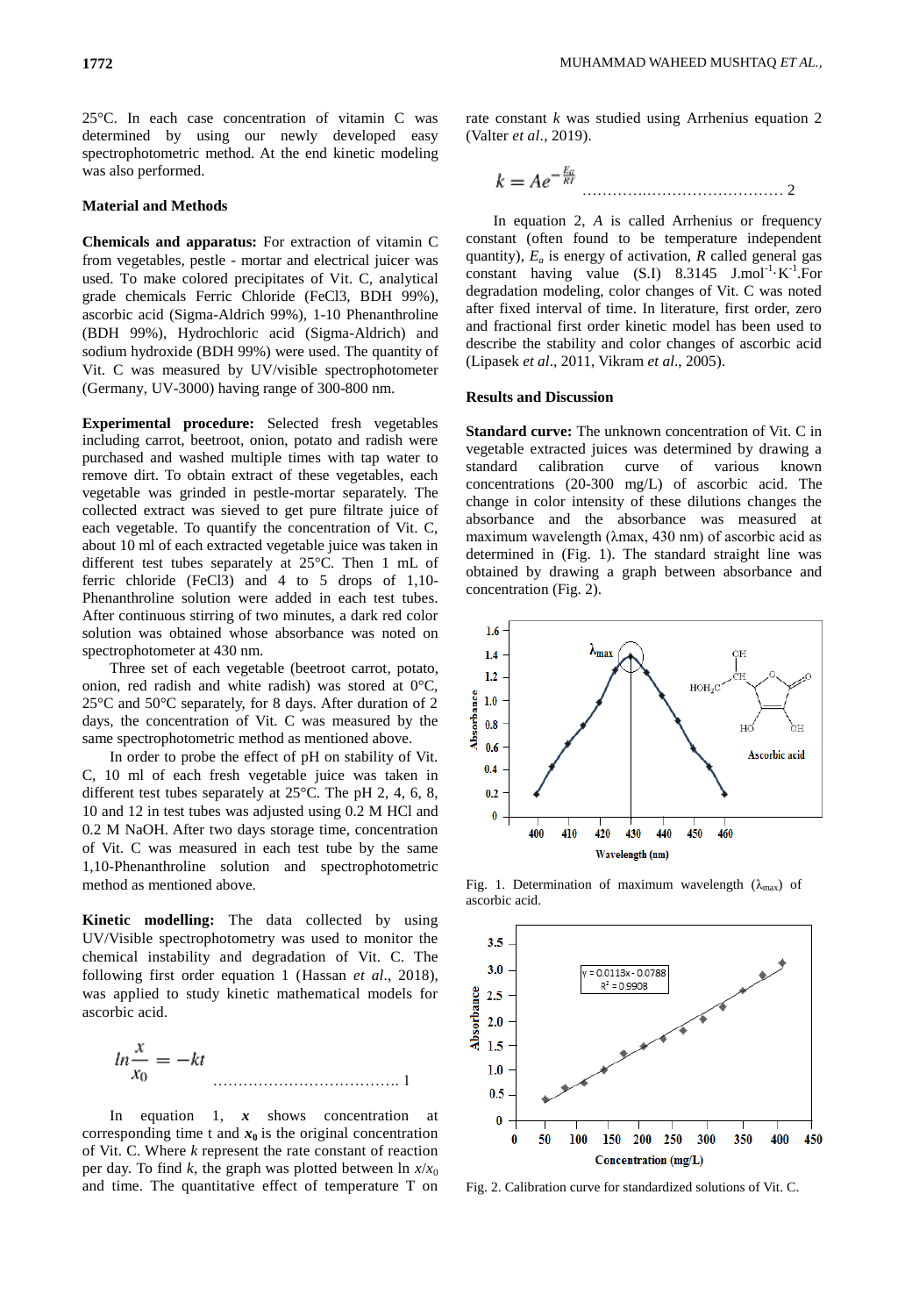

Fig. 3 (a-b) Fresh vegetables extract showing ascorbic acid concentration F1(Beet), F2(Carrot), F3(Onion), F4(Potato), F5(Radish).



Fig. 4. The concentration of Vit. C in vegetables after 8 days storage at various temperature (0°C, 25°C, 50°C).



Fig. 6. Showing kinetic modelling of Vit. C degradation at various temperatures.

By using standard curve, the quantity of Vit. C was determined at 25°C in fresh vegetables purchased from the market. The chemical test to quantify ascorbic acid concentration in fresh vegetables and its graphical form are shown in (Fig. 3) (a) and (b) respectively. The



Fig. 5. Concentration of Vit. C in selected vegetables with respect to pH.

concentration of Vit. C in fresh vegetables and its chemical degradation at different temperatures (0°C, 25°C and 50°C) after storage of 8 days is discussed in Table 1 and shown in (Fig. 4). While, the decrease in Vit. C concentration with change of pH is shown in (Fig. 5).

The kinetic modelling results of Vit. C are shown in Table 2 and (Fig. 6). The continuous degradation in concentration of Vit. C is following the  $1<sup>st</sup>$  order reaction kinetics as reported in literature also (Schleicher *et al*., 2009). By putting the value of rate constant (k), temperature and gas constant (R) in Arrhenius equation, activation energy was determined as shown in Table 3 In all findings, regression  $(R^2)$  values are greater than 0.97, representing significant correlation to the applied models.

## **Discussion**

In the whole study, it has been observed that fresh vegetables are good source of ascorbic acid compared to stored ones. In all selected fresh vegetables, the concentration of Vit. C was greater than 280 mg/L which decreased upto 140 mg/L after storage of 8 days at room temperature (25°C). As Vit. C is highly sensitive to oxidation, moisture content, pH, temperature etc. so, it may leach into water soluble media during storage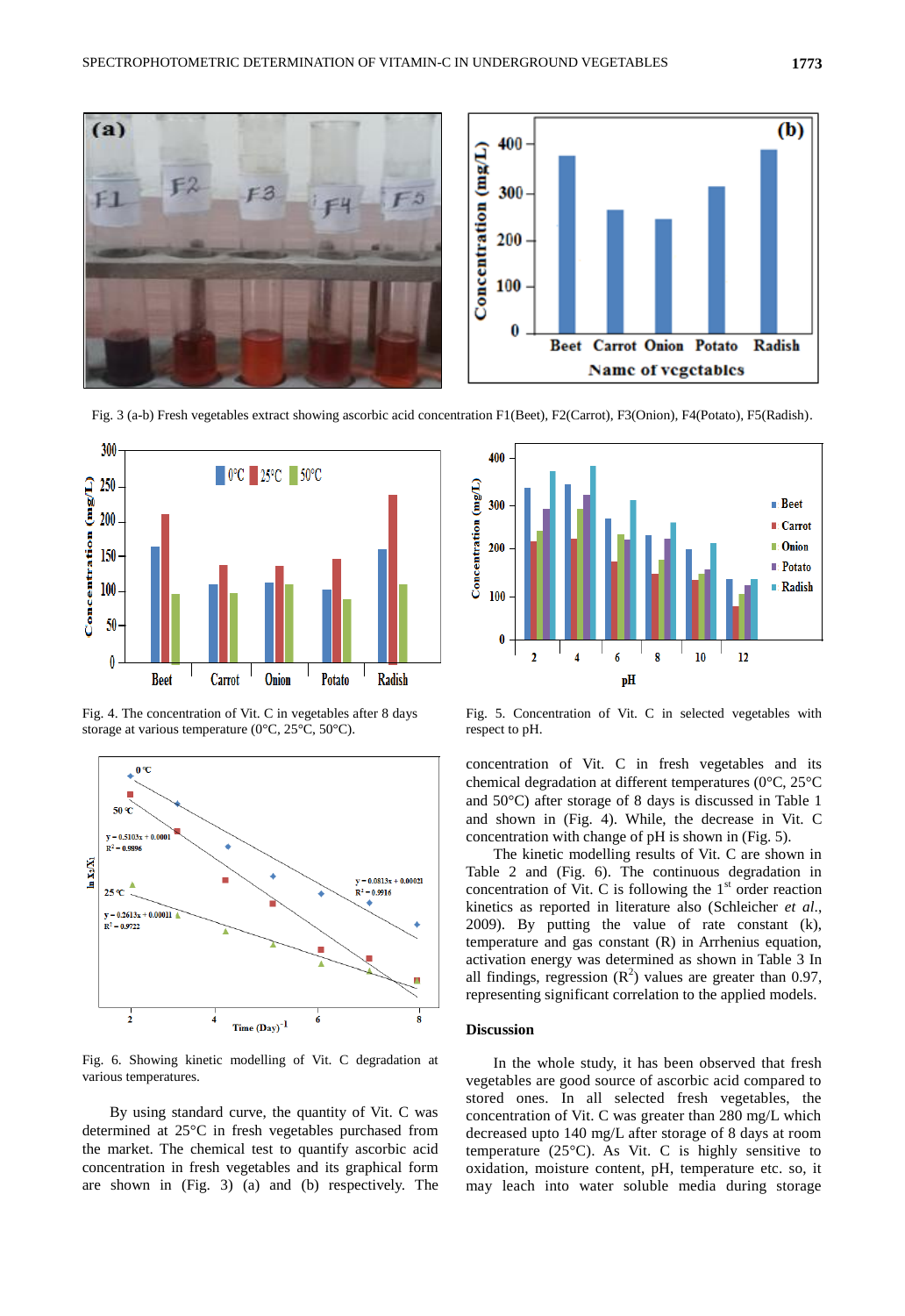(Rickman *et al*., 2007). The loss of Vit. C from all these vegetables is most likely dominated by enzyme-induced oxidation. However, the variation in the rate loss of Vit. C in different vegetables was due to the involvement of different physical condition of these vegetables such as surface area, mechanical damage, sulphydryl content, as well as their differing enzymatic potential (Fadhel, 2012). Many climatic factors specially temperature and total available heat affects Vit. C level in plants. The low temperature zone produce citrus fruits with higher Vit. C level as compared to hot tropical areas (Padayatty *et al*., 2003; Krawiec *et al*., 2019; Jedrszczyk *et al*., 2019).

According to health expert organizations (FAO/WHO), the stability of Vit. C is highly sensitive pH change. In our performed experiment, it was observed that Vit. C showed chemical stability in acidic environment (pH: 2 to 4) but became unstable in neutral and alkaline pH. As long as exposure of Vit. C increased in higher pH (> 4), greater loss of Vit. C was noted. At acidic pH 2 to 4, an average quantity of Vit. C was greater than 270 mg/L which was decreased upto 100 mg/L in neutral and alkaline pH. The reason behind this significant loss was due to faster oxidation of Vit. C in higher pH. During oxidative degradation of Vit. C, hydrolysis of the

dehydroascorbic acid (DHAA) lactone produce 2,3 diketogulonic acid (DKGA). This hydrolysis is more supported by alkaline pH. As DHAA lactone is most likely to stable at acidic pH (4.5) and becomes unstable as pH of the medium increases (Levine *et al*., 1996).

With respect to temperature effect, it has been noted that high temperature is more vulnerable for Vit. C stability. The slope and kinetic modelling data as shown in Figure 6, representing that the degradation of Vit. C was slow and constant during storage at temperature 25°C, which became medium at 0°C but very fast at 50°C. On the average, the percentage loss of Vit. C after 8 days of storage at 50°C was greater than 45% as shown in Table 2.In fact, ascorbic acid degrades by following aerobic and anaerobic decomposition as reported in literature. In the presence of oxygen, it is easily oxidized and finally hydrolyzed to 3-deoxy-pentosone (3DP) and 2,3-diketo-gulonic acid (DKGA). This aerobic path is called the primary route of chemical degradation of ascorbates in fruits and vegetables. As ascorbic acid is an organic compound, so the end product produces in the form of gasses  $CO<sub>2</sub>$  and  $H<sub>2</sub>$  either aerobic or anaerobic degradation (Nath *et al*., 2005).

| Table 1. Vit. C concentration in stored vegetables at different temperature. |  |
|------------------------------------------------------------------------------|--|
|------------------------------------------------------------------------------|--|

| Fresh                          | Vit. C<br>(mg/L) | <b>Storage</b><br><b>Temperature</b><br>$^{\circ}C$ | Concentration $(mg/L)$ of Ascorbic acid remaining over time $(dav)$ |          |       |       |       |                     |       |
|--------------------------------|------------------|-----------------------------------------------------|---------------------------------------------------------------------|----------|-------|-------|-------|---------------------|-------|
| vegetables<br>$(25 \degree C)$ |                  |                                                     | <b>Stored</b><br>vegetables                                         | Day 2    | Day 4 | Day 6 | Day 8 | Total % age<br>loss |       |
| Beet                           | 385.2            |                                                     | Beetroot                                                            | 342.9    | 287.2 | 228.5 | 163.8 | 57.47               |       |
|                                |                  |                                                     | Carrot                                                              | 241.6    | 293.2 | 221.9 | 118.5 | 56.19               |       |
|                                |                  | 0 °C                                                | Onion                                                               | 279.4    | 227.6 | 178.8 | 106.6 | 65.70               |       |
| Carrot                         | 270.5            |                                                     | Potato                                                              | 233.6    | 201.2 | 159.2 | 112.4 | 55.46               |       |
|                                |                  |                                                     | Radish                                                              | 369.3    | 341.5 | 276.4 | 168.2 | 57.61               |       |
|                                |                  |                                                     | <b>Beetroot</b>                                                     | 358.3    | 329.1 | 296.6 | 215.6 | 44.03               |       |
| Potato                         | 252.4            |                                                     | Carrot                                                              | 252.2    | 221.6 | 195.5 | 151.3 | 44.06               |       |
|                                |                  | $25^{\circ}$ C                                      | Onion                                                               | 298.2    | 271.6 | 219.8 | 141.7 | 54.40               |       |
|                                |                  |                                                     | Potato                                                              | 243.6    | 219.8 | 191.5 | 153.8 | 39.06               |       |
| Onion                          | 310.8            |                                                     | Radish                                                              | 379.8    | 344.4 | 296.6 | 248.4 | 37.39               |       |
|                                |                  |                                                     |                                                                     | Beetroot | 323.8 | 272.3 | 210.9 | 100.7               | 73.85 |
|                                |                  |                                                     | Carrot                                                              | 228.7    | 192.4 | 145.6 | 92.80 | 65.69               |       |
| Radish                         | 396.8            | 50 °C                                               | Onion                                                               | 278.3    | 236.8 | 195.8 | 114.6 | 63.12               |       |
|                                |                  |                                                     | Potato                                                              | 218.8    | 271.5 | 172.5 | 67.20 | 73.37               |       |
|                                |                  |                                                     |                                                                     | Radish   | 364.4 | 316.6 | 238.8 | 122.4               | 69.51 |

| Table 2. The data collected for kinetic modeling. |                |                        |                         |                            |               |  |  |  |  |  |  |
|---------------------------------------------------|----------------|------------------------|-------------------------|----------------------------|---------------|--|--|--|--|--|--|
| Sr. No.                                           | Temperature    | <b>Rate Constant k</b> | Regression factor $R^2$ | <b>Half</b> life $t_{1/2}$ | E,            |  |  |  |  |  |  |
|                                                   | 0 °C           | 0.0183                 | 0.9916                  | $147 \pm 4.0$              | $56 \pm 4.4$  |  |  |  |  |  |  |
| <u>.</u>                                          | $25^{\circ}C$  | 0.2613                 | 0.9896                  | $217 \pm 3.3$              | $107 \pm 3.0$ |  |  |  |  |  |  |
| J.                                                | $50^{\circ}$ C | 0.5103                 | 0.9722                  | $92 + 2.8$                 | $41 \pm 5.6$  |  |  |  |  |  |  |

### **Conclusion**

It can be easily concluded from the present work that the spectrophotometric method adopted for the determination of ascorbic acid using 1,10-Phenanthroline, is an easy, simple, safe and more reliable method. So, by using this procedure quantity of ascorbic acid can be measured in different samples quite rapidly and precisely. The sustainability of Vit. C is significantly affected by certain surrounding conditions including storage time, photochemical light, moisture content, pH and temperature. The fresh vegetables are good supplementary

source of Vit. C compared to stored one. Room temperature ( $25^{\circ}$ C) and acidic pH (2 to 4) are the ambient conditions for the stability of Vit. C, however high temperature and higher pH are the prime reasons to degrade the Vit. C. Finally, it can be concluded that the fresh vegetables and the vegetables stored at room temperature in acidic pH are good source of Vit. C.

#### **References**

Arya, S.P., M. Mahajan and P. Jain. 2000. Nonspectrophotometric methods for the determination of Vitamin C. *Anal. Chim. Acta.*, 417: 1-14.